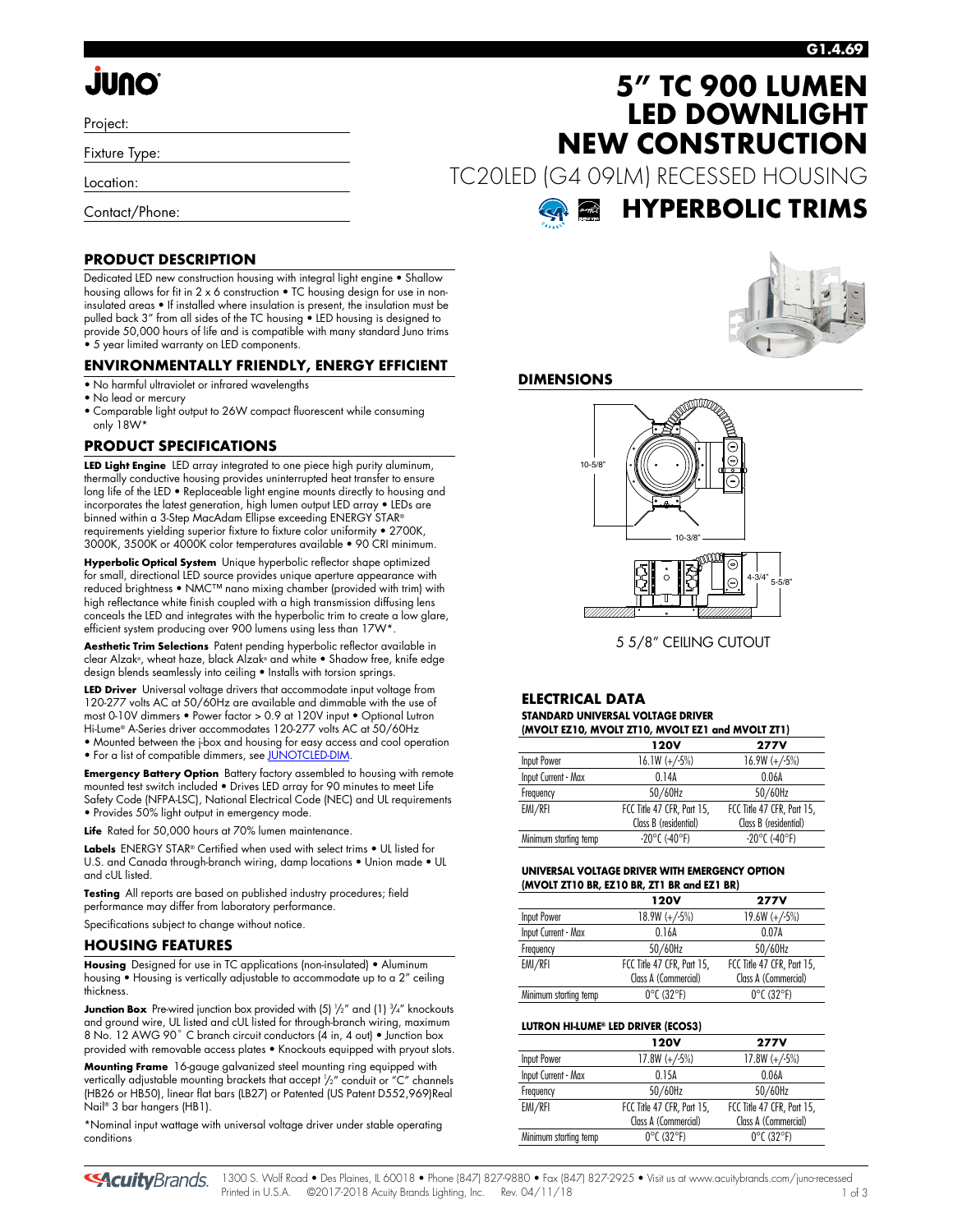# **5" TC 900 LUMEN LED DOWNLIGHT NEW CONSTRUCTION**

TC20LED (G4 09LM) RECESSED HOUSING

# **HYPERBOLIC TRIMS**

A+ Capable options indicated by this color background

**ORDERING INFORMATION** Housing and trim can be ordered together or separate, but will always ship separately.

**Example:** TC20LED G4 09LM 27K 90CRI MVOLT ZT BR

| <b>Series</b> |                                 |    | <b>Generation</b> | Lumens |                    |            | <b>Color Temperature</b> | <b>CRI</b> |          | <b>Voltage/Driver</b> |                                                                                                   |
|---------------|---------------------------------|----|-------------------|--------|--------------------|------------|--------------------------|------------|----------|-----------------------|---------------------------------------------------------------------------------------------------|
| TC20LED       | 5" LED Downlight Non-IC Housing | G4 | Generation 4      | 09LM   | 900 Nominal Lumens | 27K        | 2700K                    | 90CRI      | $90+CRI$ | MVOLT ZT10            | Multi-Volt (120-277), 0-10V, 10% dim                                                              |
|               |                                 |    |                   |        |                    | 30K        | 3000K                    |            |          | MVOLT ZTI             | Multi-Volt (120-277), 0-10V, 1% dim                                                               |
|               |                                 |    |                   |        |                    | 35K        | 3500K                    |            |          | <b>MVOLT EZ10</b>     | Multi-Volt (120-277), eldoLED 0-10V, 10% dim                                                      |
|               |                                 |    |                   |        |                    | <b>40K</b> | 4000K                    |            |          | <b>MVOLT EZ1</b>      | Multi-Volt (120-277), eldoLED 0-10V, 1% dim                                                       |
|               |                                 |    |                   |        |                    |            |                          |            |          | <b>MVOLT ECOS3</b>    | Multi-Volt (120-277), Lutron Hi-Lume A series 3 wire<br>fluorescent controls and Lutron Ecosystem |

<sup>1</sup> Not ENERGY STAR® Certified

|    | <b>Emergency Battery</b> | <b>Territory</b> |                |  |
|----|--------------------------|------------------|----------------|--|
| BR | <b>Emergency Battery</b> | <b>CP</b>        | Chicago Plenum |  |

Note: Chicago Plenum (CP) is not available with emergency option (BR) Note: Lutron driver (MVOLT ECOS3) is not available with emergency battery pack (BR)

**Trim/Description** 



204HYP3 BWH<sup>1</sup> 5" Hyperbolic Cone Trim - Black, White Trim Ring **204HYP3 CWH** 5" Hyperbolic Cone Trim **-** Clear Alzak®, White Trim Ring **204HYP3 HZWH** 5" Hyperbolic Cone Trim - Haze, White Trim Ring

**204HYP3 WHZABZ1** 5" Hyperbolic Cone Trim **-** Wheat Haze, Classic Aged Bronze Trim Ring

**204HYP3 WHZWH1** 5" Hyperbolic Cone Trim **-** Wheat Haze, White Trim Ring

**204HYP3 WWH** 5" Hyperbolic Cone Trim **-** White, White Trim Ring

### **Accessories** (ordered separately)

| <b>Catalog Number</b>             | <b>Description</b>                         |  |  |  |
|-----------------------------------|--------------------------------------------|--|--|--|
| HB 1                              | Two 13 1/2" - 25" Real Nail® 3 bar hangers |  |  |  |
| <b>HB26</b>                       | Two 26" C-channel bar hangers              |  |  |  |
| <b>HB50</b>                       | Two 50" C-channel bar hangers              |  |  |  |
| LB27                              | Two 27" linear bar hangers                 |  |  |  |
| <b>TR5 ABZ</b>                    | 5" Trim Ring - Classic Aged Bronze         |  |  |  |
| TR5 BL                            | 5" Trim Ring - Black                       |  |  |  |
| TR5 SC                            | 5" Trim Ring - Satin Chrome                |  |  |  |
| TR5 WH                            | 5" Trim Ring - White                       |  |  |  |
| To order, specify catalog number. |                                            |  |  |  |

Trim Size: 6<sup>1</sup> ⁄4" O.D. Alzak® is a registered trademark of Alcoa Corp. Note: In Canada when insulation is present, Type IC fixtures must be used.